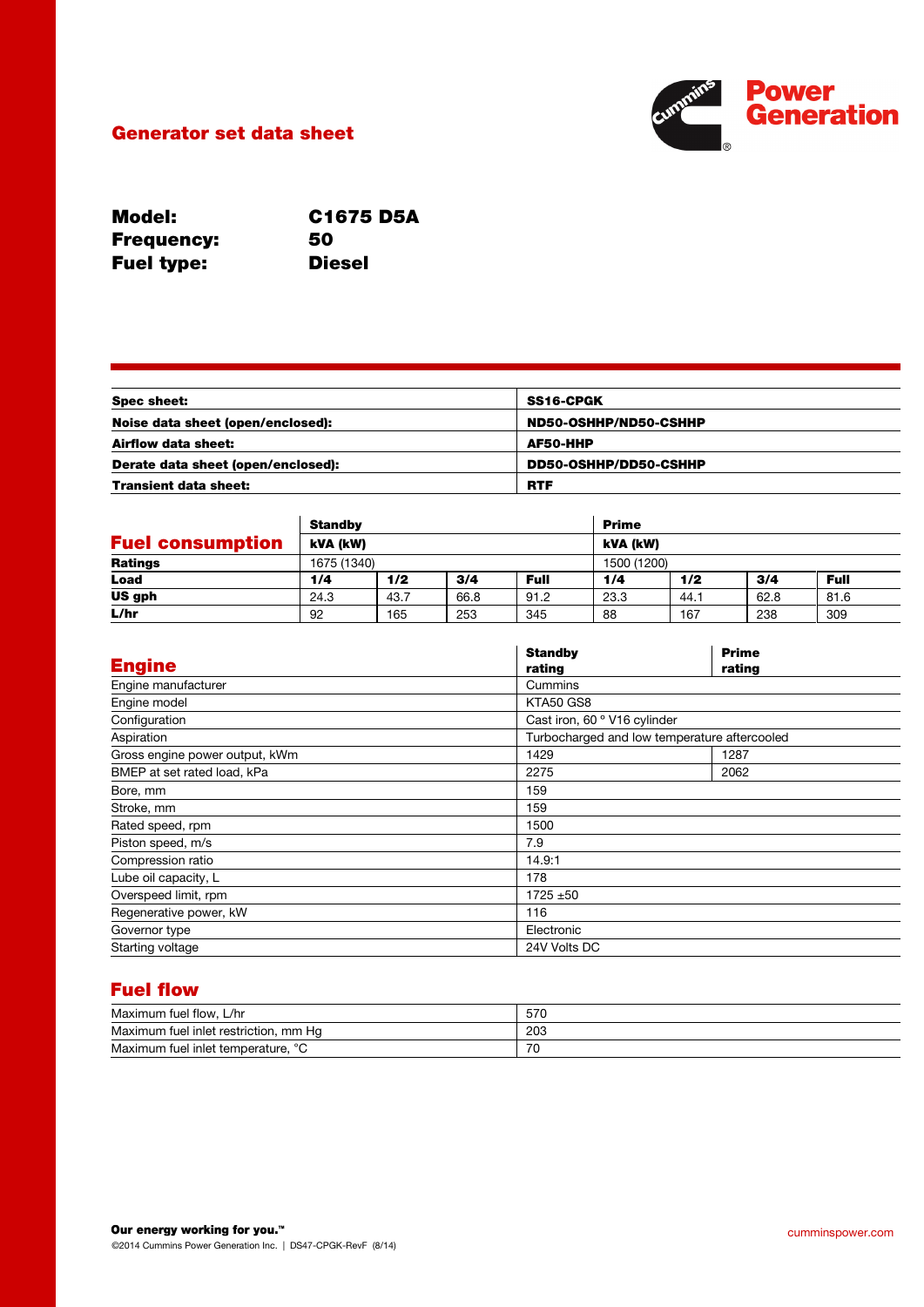| <b>Air</b>                           | <b>Standby</b><br>rating | <b>Prime</b><br>rating |
|--------------------------------------|--------------------------|------------------------|
| Combustion air, m <sup>3</sup> /min  | 99.3                     | 94.9                   |
| Maximum air cleaner restriction, kPa | 6.2                      |                        |

### Exhaust

| Exhaust gas flow at set rated load, m <sup>3</sup> /min | 261.0             | 242 |
|---------------------------------------------------------|-------------------|-----|
| Exhaust gas temperature, °C                             | 510               | 499 |
| Maximum exhaust back pressure.<br>kPa                   | $\sim$ $-$<br>6.1 |     |

# Standard set-mounted radiator cooling

| Ambient design, °C                                              | 40    |       |
|-----------------------------------------------------------------|-------|-------|
| Fan load, kW <sub>m</sub>                                       | 30.0  |       |
| Coolant capacity (with radiator), L                             | 476   |       |
| Cooling system air flow, $m^3$ /sec @ 12.7 mmH <sub>2</sub> O   | 21.7  |       |
| Total heat rejection, Btu/min                                   | 52430 | 44750 |
| Maximum cooling air flow static restriction mm H <sub>2</sub> O | 12.7  |       |

| <b>Weights*</b>     | <b>Open</b> | <b>Enclosed</b> |
|---------------------|-------------|-----------------|
| Unit dry weight kgs | 10348       | 18199           |
| Unit wet weight kgs | 10967       | 18818           |

\* Weights represent a set with standard features. See outline drawing for weights of other configurations.

| <b>Dimensions</b>                                     | Length | Width | Height      |
|-------------------------------------------------------|--------|-------|-------------|
| Standard open set dimensions                          | 581'   | 2033  | 2330        |
| Standard enclosed set dimensions (with exhaust stack) | 12192  | 2438  | 2896 (3233) |

## Genset outline

#### Open set



#### Enclosed set



Outlines are for illustrative purposes only. Please refer to the genset outline drawing for an exact representation of this model.

# Our energy working for you.™

©2014 Cummins Power Generation Inc. | DS47-CPGK-RevF (8/14)